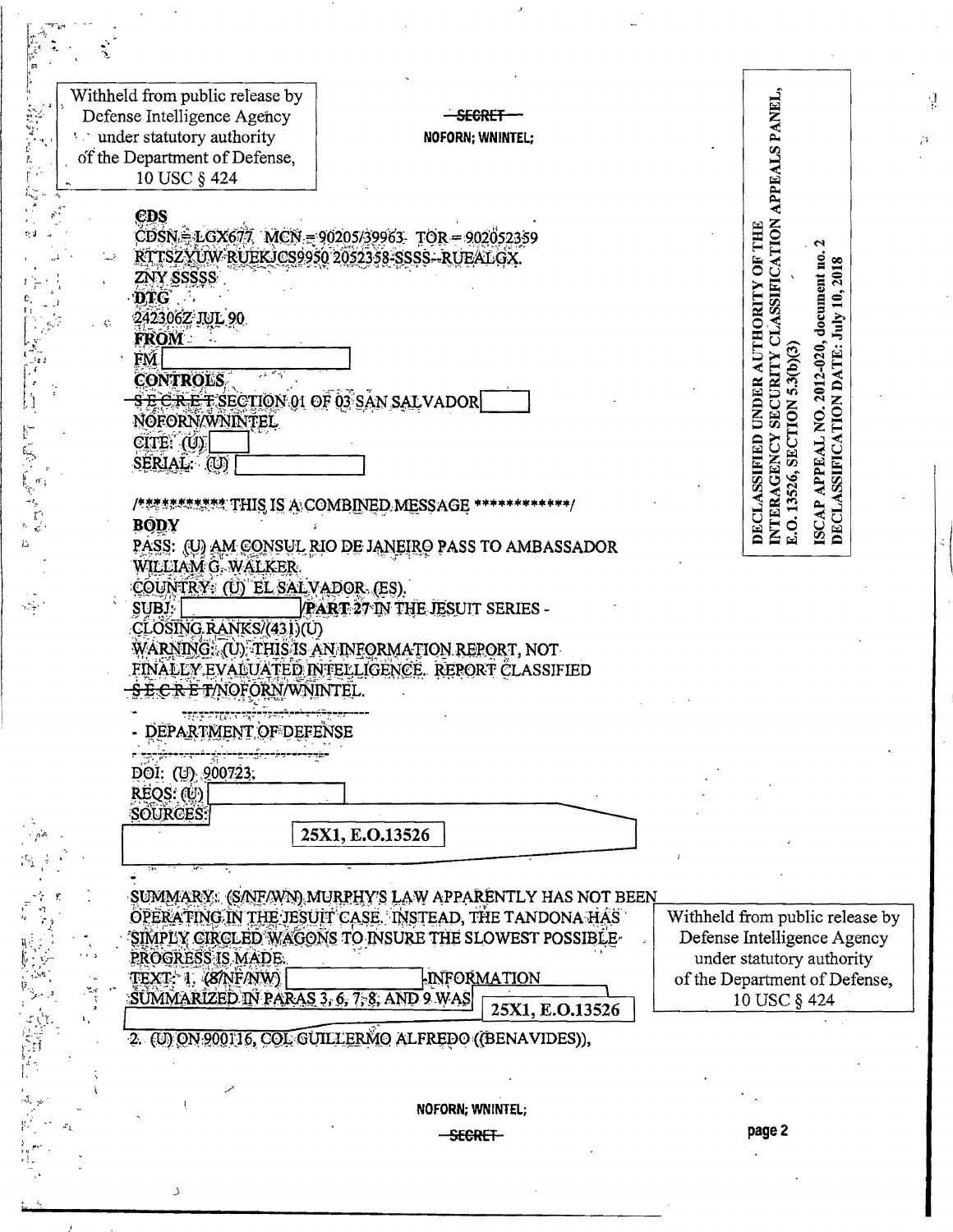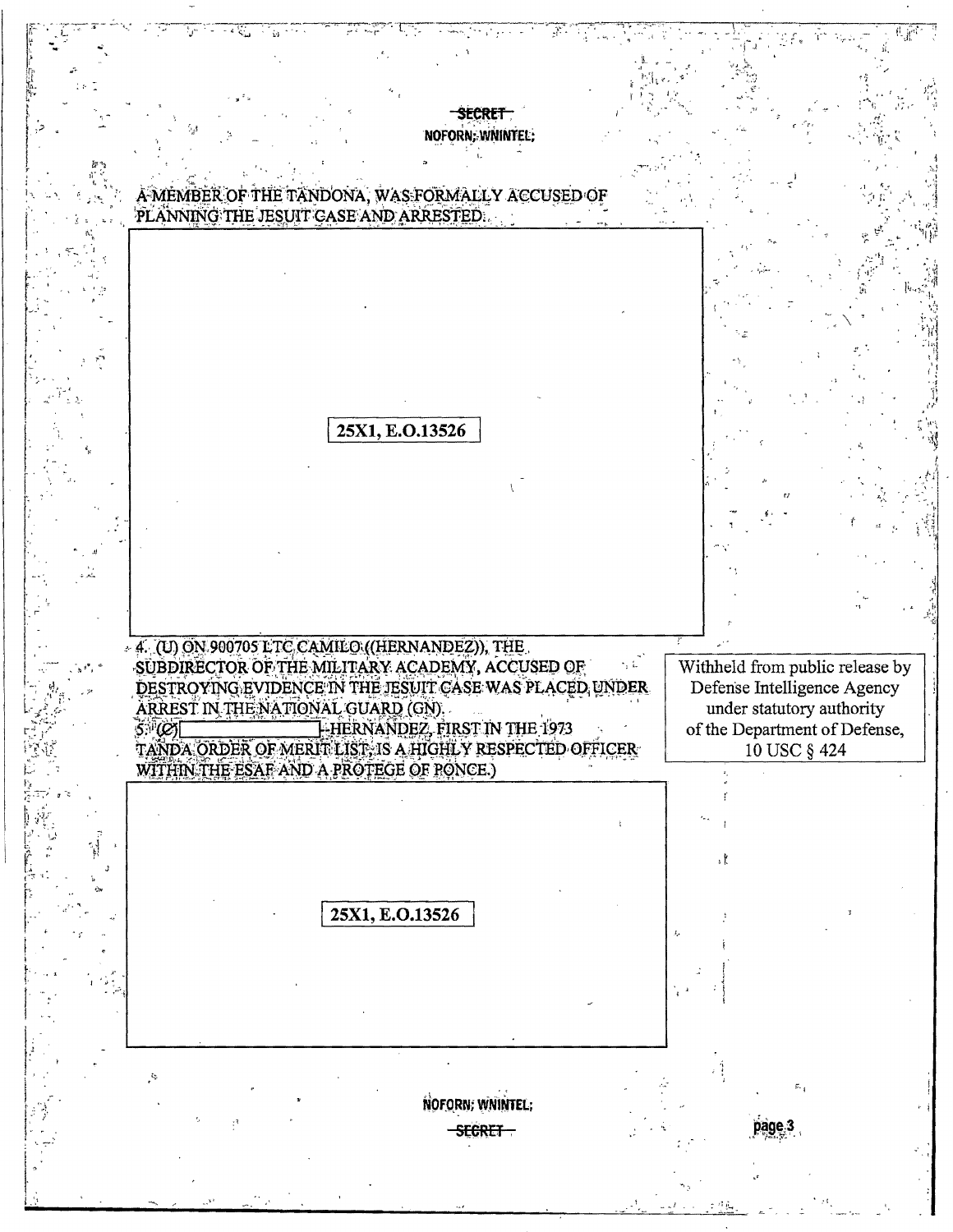<del>SECRET</del> NOFORN: WNINTEL: 25X1, E.O.13526 25X1, E.O.13526 -BY 901001 THE QUESTION OF SECURITY ASSISTANCE (SA) TO ES WOULD BE DECIDED FOR ANOTHER YEAR. -CONSIDERING THE ONGOING NEGOTIATIONS BETWEEN THE GOES. AND FMLN, CONGRESS WILL NOT CUT OFF ALL SA TO THE ESAF. THE PERCEPTION OF COLLABORATING WITH JUDICIAL AUTHORITIES MUST BE MAINTAINED AT LEAST UNTIL 901001, BUT NO NEW EVIDENCE CAN BE PRESENTED WHICH WOULD SEVERELY PREJUDICE THE ESAF'S INTERESTS. -DURING THE NEXT TWELVE MONTHS MOST SENIOR MILITARY AND CIVILIAN OFFICERS IN THE U.S. EMBASSY, INCLUDING THE COM, WILL BE REASSIGNED AND THE MISSION WILL LOSE ITS INSTITUTIONAL MEMORY ON THIS CASE. -THE STRATEGY MUST BE ONE OF OUT LASTING THESE EMBASSY OFFICIALS SO THAT THE CASE WILL LOSE MOMENTUM AND WITHER. COMMENTS: 1. (S/NF/WN) 25X1, E.O.13526 NOFORN: WNINTEL: